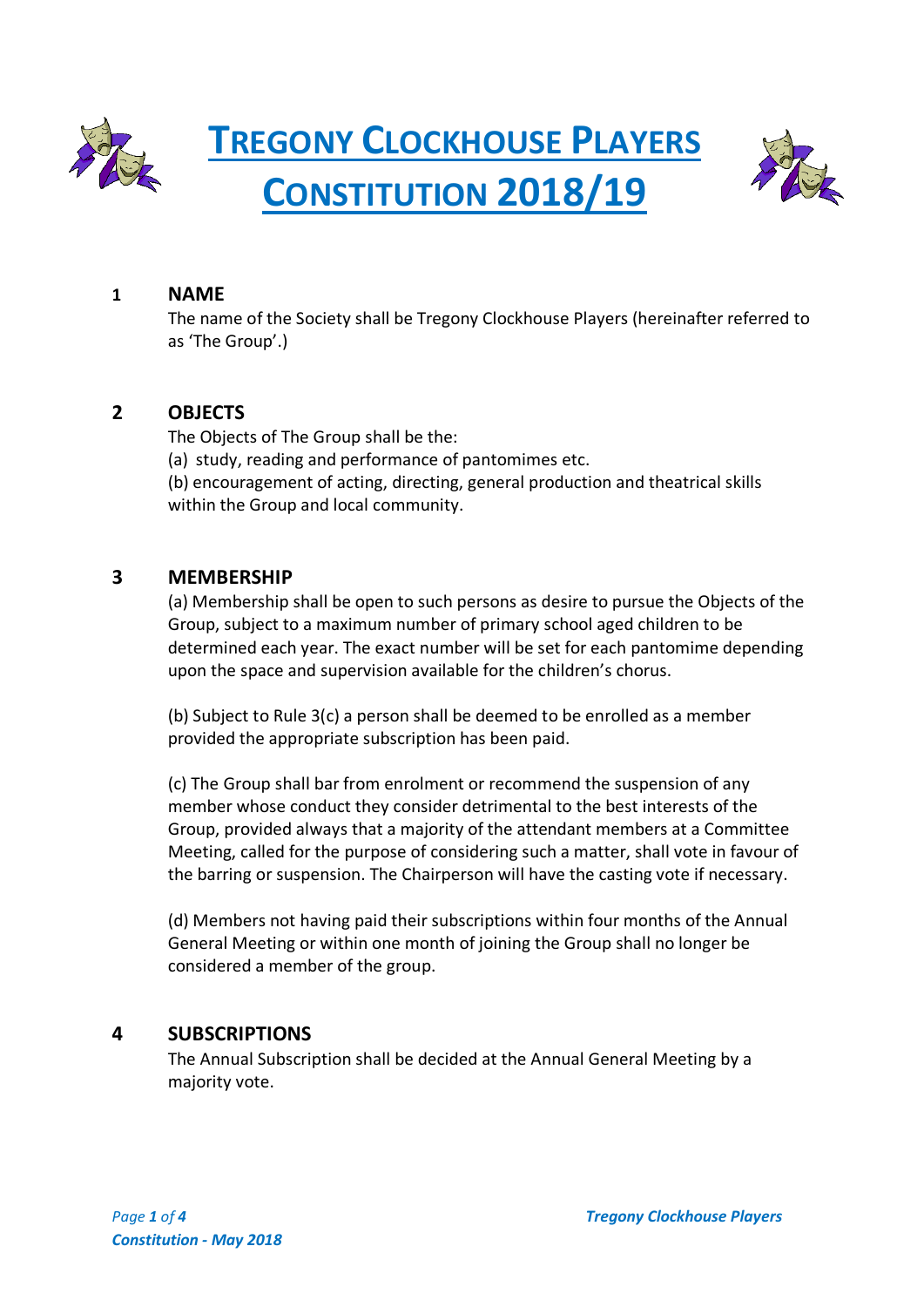## **5 OFFICERS**

The Officers of The Group shall be:

- o Chairperson
- o Vice-Chairperson
- o Secretary/Secretaries
- o Treasurer
- o Publicity / Marketing Officer
- o Village Hall Representative
- o Children's Liaison Officer

## **6 COMMITTEE**

(a) The management of the Group shall be vested in a Committee consisting of the Officers.

(b) Members aged over 18 years shall be eligible to become Officers only after a period one years' membership of The Group.

(c) The Elected Members of the Committee shall retire annually but will be eligible for re-election at the Annual General Meeting.

(d) Five members shall form a quorum at a committee meeting with the Chairperson having a casting vote.

(e) General meetings shall be held as frequently as required

# **7 POWERS OF THE COMMITTEE**

The Committee shall have the power to:

- (a) Carry out the ordinary business of running The Group.
- (b) If, otherwise than in the course of ordinary business, the Committee desire to deal with the assets of The Group, the consent of the Members shall be required and obtained by calling an Extraordinary General Meeting.
- (c) Draw up such procedural practices for the conduct of ordinary business of the Group as they deem necessary.
- (d) Carry out such other duties as may be remitted to them from Members of The Group.
- (e) Co-opt as necessary.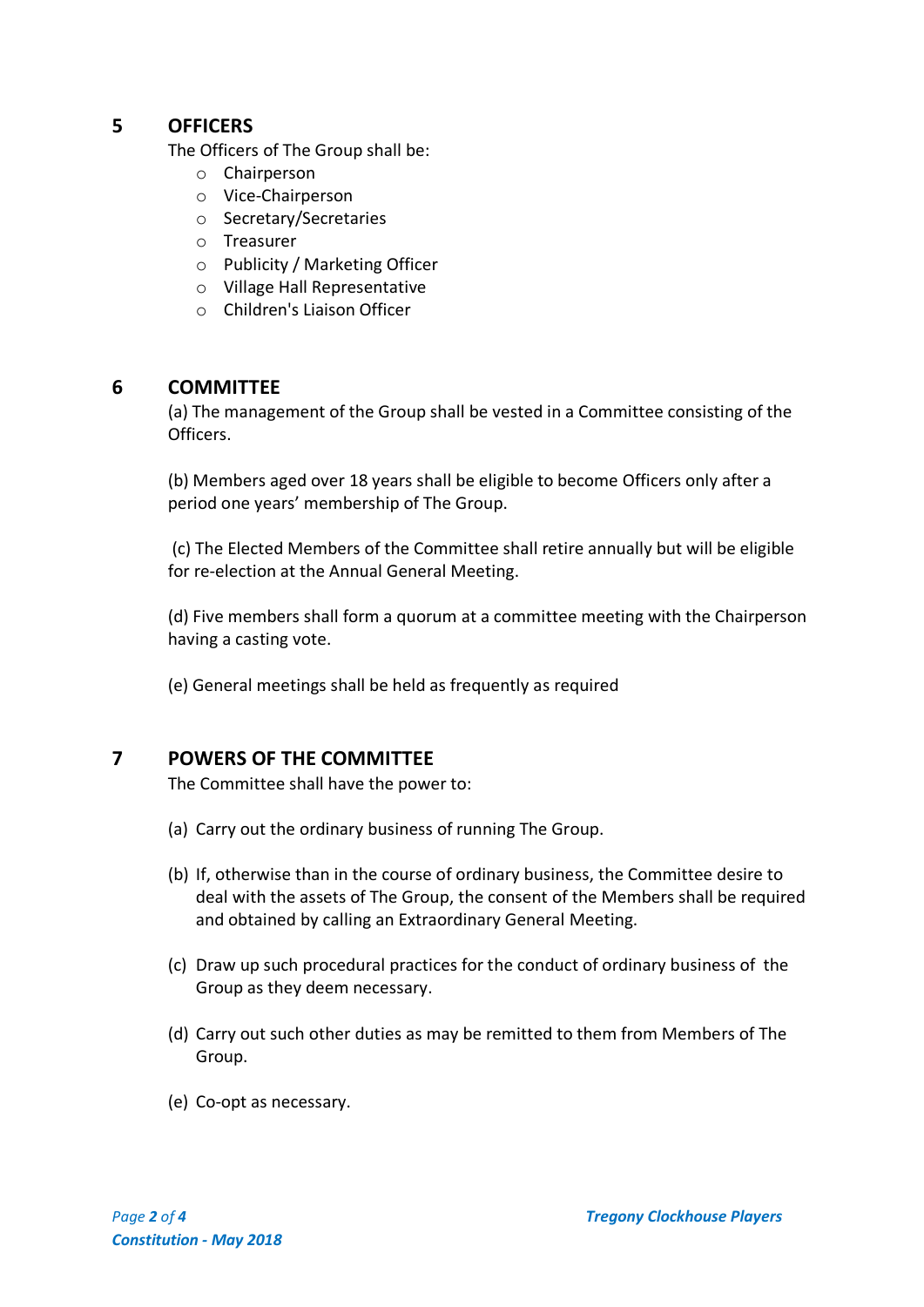The Committee is required to:

- (f) Put in place suitable indemnity insurance on behalf of the Members of The Group.
- (g) Ensure all relevant insurances are in place for members, contractors and the general public.
- (h) Ensure that the physical assets of the Group are stored safely and maintained in good order at all times.
- (i) To consider all requests from other organisations to borrow such assets.
- (j) To maintain confidentiality.

## **8 ACCOUNTS**

The financial transactions of The Group shall be properly recorded and be open for inspection by the Members.

A Bank Account shall be opened in the name of The Group and operated upon only by such Officers as The Group shall direct.

The Accounts of The Group shall be made up each year for presentation at the Annual General Meeting.

## **9 ANNUAL GENERAL MEETING**

The Annual General Meeting shall be held in May.

Seven clear days' notice of the Annual General Meeting shall be given in writing and/or by electronic communication to every Member of the Group. Only existing Members of the Group shall be entitled to vote at the Annual General Meeting.

The Meeting shall be called by the Secretary, and Notices calling the meeting shall state the business to be transacted at the meeting which will include:

a) To receive the Treasurer's Report and Accounts for the year. Accounts to be open to inspection by The Group members.

b) Accept the resignation of the outgoing Committee.

c) Elect and co-opt Committee members for the forthcoming year.